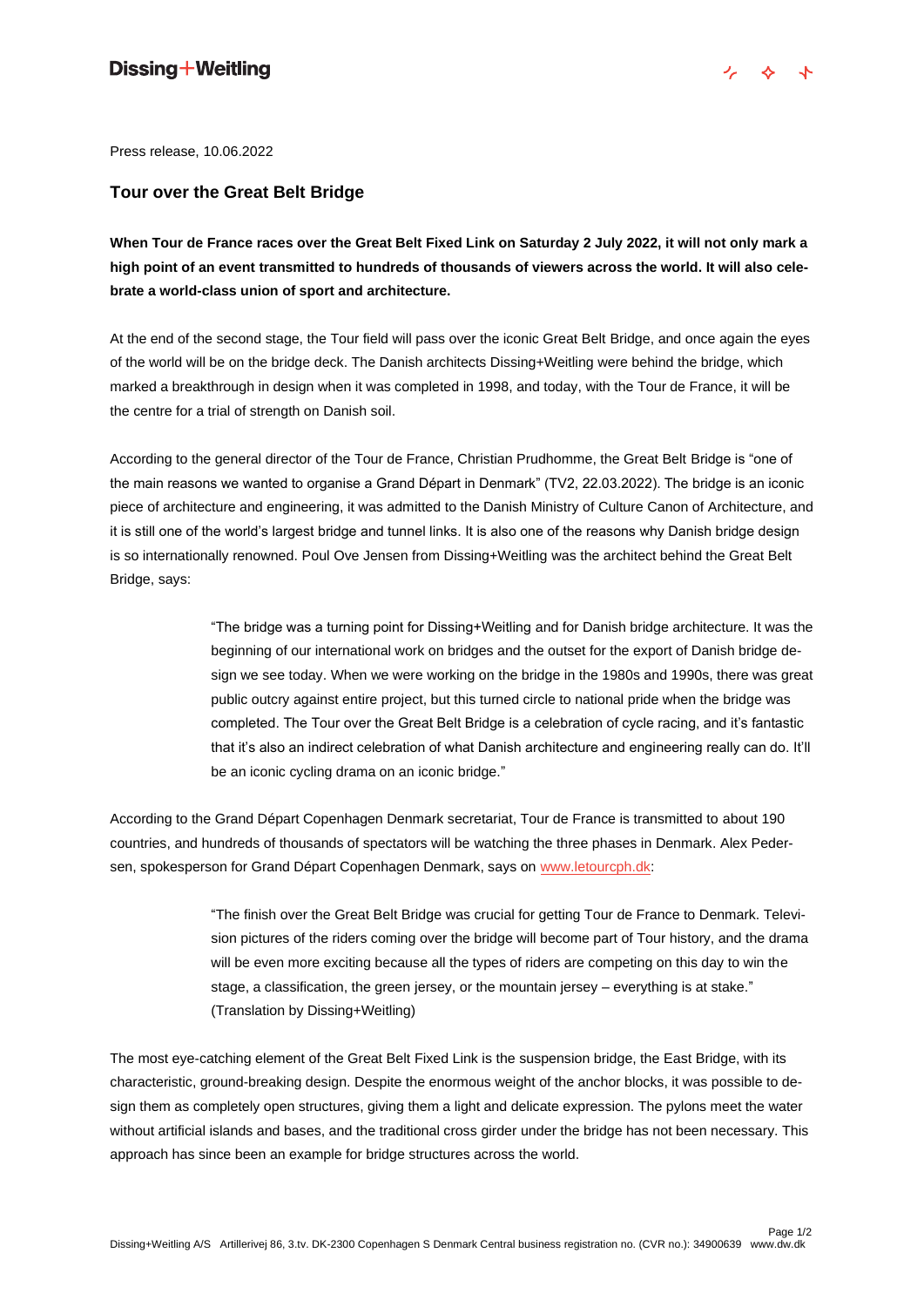## Dissing + Weitling



The first kilometres to the top of the East Bridge rise slightly until the riders drive 65 meters above the water's surface. Then it goes down again, to a flat 6.6 km long battle against the wind on the open West Bridge. The climb is hardly a problem for either classification favourites or sprinters, but the wind will probably be a decisive factor on the world's third largest suspension bridge.

#### **See the enclosed fact sheet on the Great Belt Fixed Bridge.**

#### **For more information, contact**

Susanne Bendsen, Head of Communications, Dissing+Weitling. E: sub@dw.dk, M: +45 2896 2128 www.dissingweitling.dk

#### *About Dissing+Weitling*

*Dissing+Weitling works within building and construction, mobility, cultural heritage and transformation. The architectural firm can trace its DNA back to Arne Jacobsen's firm, which Dissing+Weitling has continued since 1971. The portfolio comprises international headquarters and offices, cultural institutions, hotels and residential areas, as well as world-famous bridges such as the Bicycle Snake and the Great Belt Fixed Bridge. Current projects include the Scandic Spectrum hotel, NCC office building, a framework contract with the University of Copenhagen as well as bridges in Scandinavia, North America, Australia, the Middle East and China.*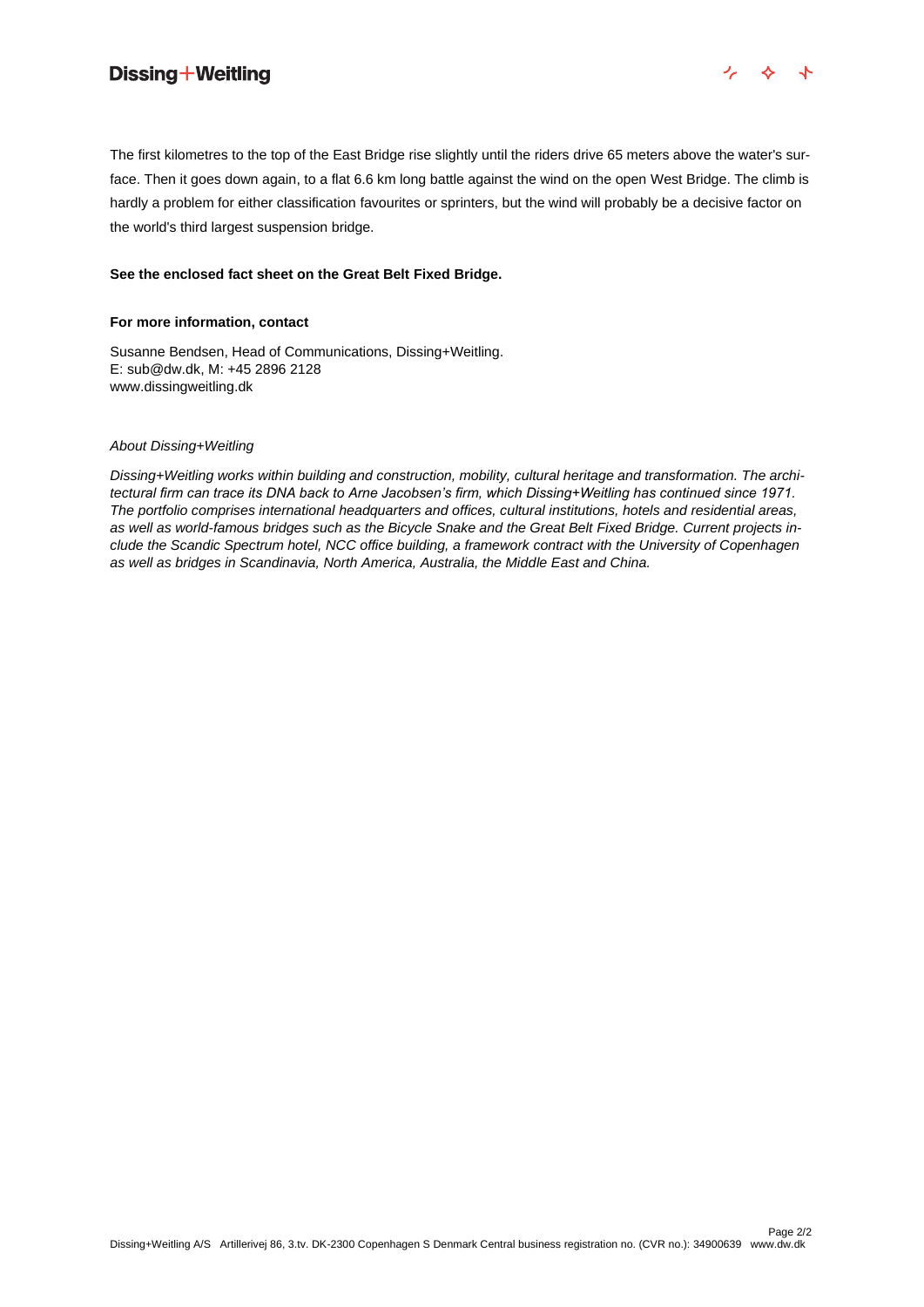# **Great Belt Fixed Link**

The Great Belt Fixed Link crosses the Great Belt and links the Danish islands of Funen and Zealand. The link comprises a four-lane motorway and a two-lane railway crossing the strait via two bridges, a tunnel and an artificial island built as an extension of the island of Sprogø.

## Fact sheet

| Years                            | 1988-1998                                                                                               |
|----------------------------------|---------------------------------------------------------------------------------------------------------|
|                                  | The motorway over the Great Belt opened on 14<br>June 1998, while the railway opened on 1 June<br>1997. |
| Contractor                       | A/S Storebaeltsforbindelsen                                                                             |
| Architect                        | Dissing+Weitling                                                                                        |
| Engineers,<br>East Bridge        | COWI, B. Højlund Rasmussen, Rambøll & Han-<br>nemann                                                    |
| Engineers,<br><b>West Bridge</b> | COWI, Carl Bro Group, Leonhardt, Andrä und<br>Partner                                                   |
| Engineer,<br>tunnel              | COWI, Mott Mac Donald Ltd.                                                                              |
| Landscape<br>architect           | Jørgen Vesterholts Tegnestue                                                                            |
| <b>Total length</b>              | Total link 17 km                                                                                        |

### **Background**

A fixed link across the Great Belt has long been a dream for many Danish governments, but the political process and the technical surveys had to wait until 1987 for a combined bridge solution to be initiated. In 1987, the Danish Parliament passed a law on construction containing a zero clause with respect to the environment and water flow. A state-owned limited company, A/S Storebæltsforbindelsen, was set up to take charge of the construction project.

In 1988, three firms of architects and three landscape architects were invited by the contractor to submit applications, and following a series of interviews Dissing+Weitling and the landscape architect Jørgen Vesterholt was appointed to draw up designs for the architectural and landscape elements of the project. The artist Ole Schwalbe was hired as a special adviser.

### **Groundbreaking architecture**

The design of the East Bridge has become an example for the design of suspension bridges. Prior to the construction of the Great Belt Link, all large suspension bridge pylons incorporated a substantial cross girder immediately beneath the bridge girder. The purpose of the cross girder is to buttress the leg of the pylon, but in order to highlight how the entire bridge girder is suspended between one anchor block and the next, the cross girders on the Great Belt Fixed Link are placed above the bridge deck. The floating bridge girder helps give the bridge its unusually elegant expression and makes it easily recognisable.